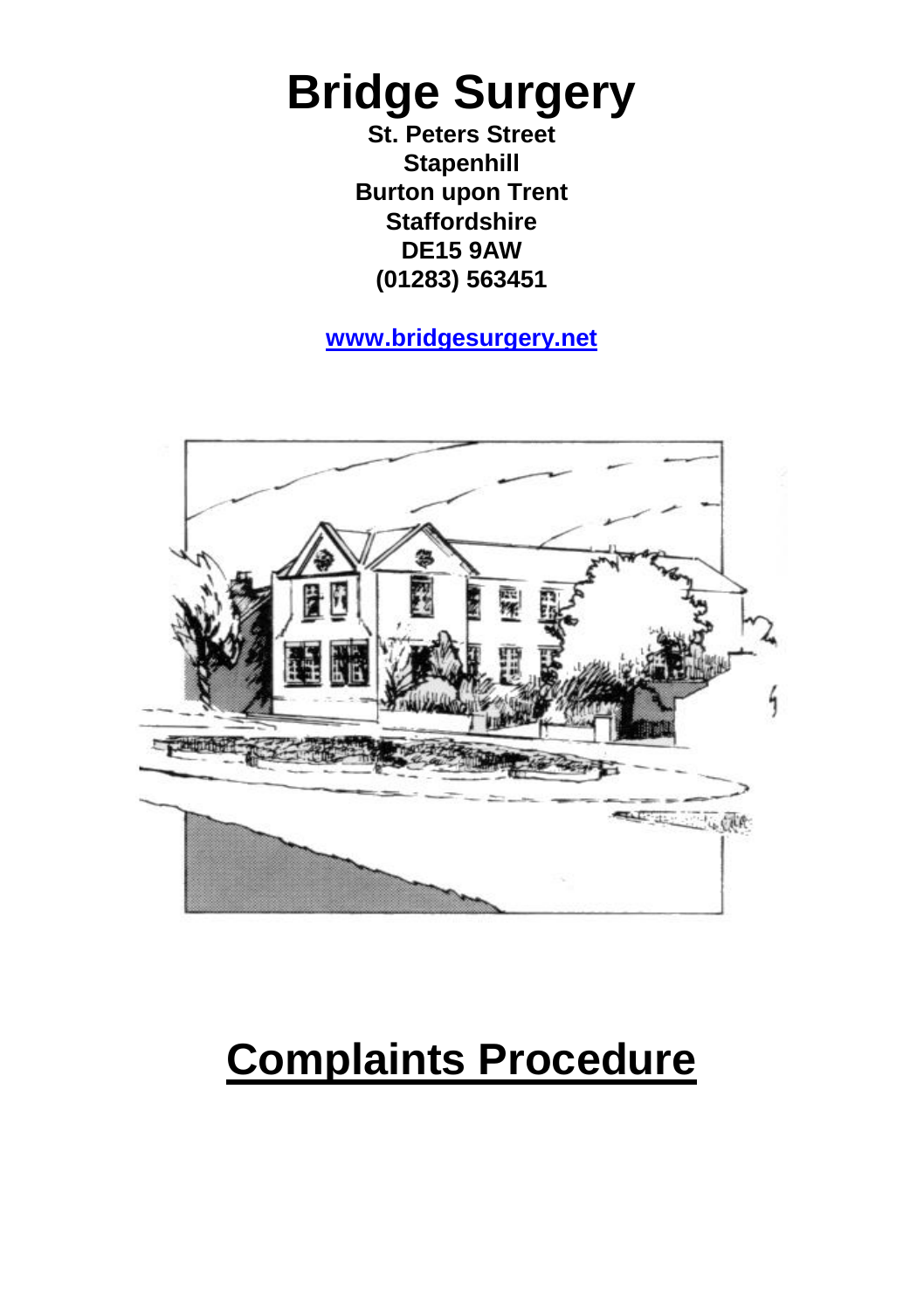# MAKING A COMPLAINT

We always try to give you the best service possible, but there may be times when you feel that this has not happened. This leaflet explains what to do if you have a complaint about the services we provide for you. Our procedure is not able to deal with questions of legal liability or compensation. We hope you will use it to allow us to look into and, if necessary, put right any problems you may have identified or mistakes that have been made.

Most problems can be sorted out quickly and easily, often at the time they arise with the person concerned and this may be the approach you try first.

Where you are not able to resolve your complaint in this way and wish to make a formal complaint you should do so, preferably in writing as soon as possible after the event and ideally within a few days, as this helps us to establish what happened more easily. The period for making a complaint is normally 12 months from the date the event which is the subject of the complaint occurred; or 12 months from the date the event which is the subject of the complaint comes to your notice.

If you are a registered patient you can complain about your own care. You are unable to complain about someone else's treatment without their written authority. See the separate section in this leaflet.

If you wish to make a complaint, please telephone or write to our Practice Manager, Mrs Julie Finch. She will take full details of your complaint and decide how best to undertake the investigation. Please note that we have to respect our duty of confidentiality to patients and a patient's consent will be necessary if the patient themselves do not make the complaint.

The surgery staff who deal with your complaints are Dr Handley for clinical matters, or in her absence Dr Gulzar, and the Practice Manager Mrs Julie Finch for administrative matters, or in her absence Mrs Nicola Bailey, Assistant Practice Manager.

#### WHAT WE DO NEXT

We think it is important to deal with complaints swiftly. We will acknowledge receipt within 3 working days, and aim to have looked into the matter within 10 working days. You may then receive a formal reply in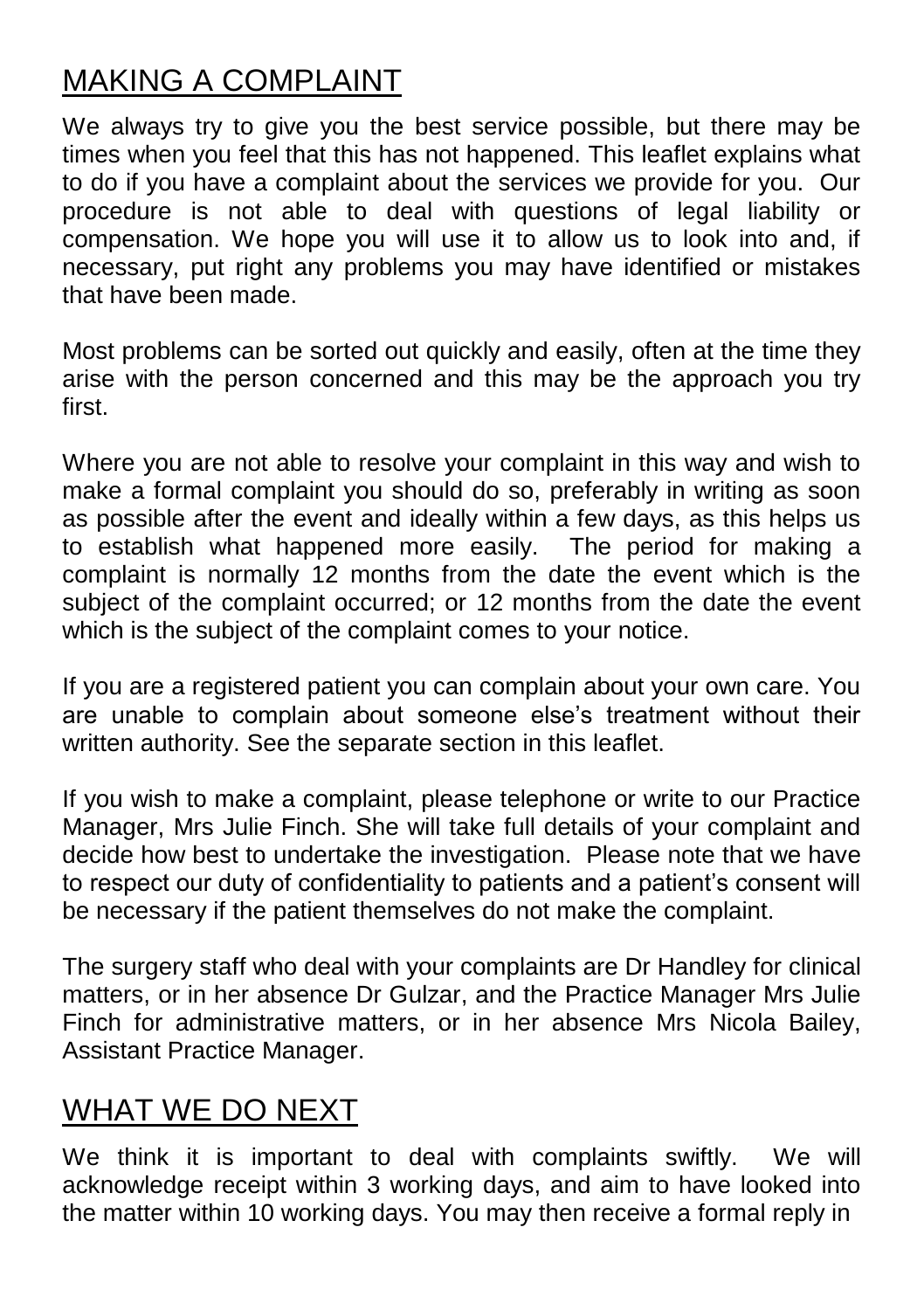writing, or you may be invited to meet with the person(s) concerned to attempt to resolve the issue. If the matter is likely to take longer than this we will let you know, and keep you informed as the investigation progresses.

When looking into a complaint we attempt to see what happened and why, to see if there is something we can learn from this, and make it possible for you to discuss the issue with those involved if you would like to do so.

When the investigations are complete your complaint will be determined and a final response sent to you.

Where your complaint involves more than one organisation (e.g. social services) we will liaise with that organisation so that you receive one coordinated reply. We may need your consent to do this. Where your complaint has been sent initially to an incorrect organisation, we may seek your consent to forward this to the correct person to deal with.

The final response letter will include details of the result of your complaint and also your right to escalate the matter further if you remain dissatisfied with the response.

### COMPLAINING ON BEHALF OF SOMEONE ELSE

We keep to the strict rules of medical and personal confidentiality. If you wish to make a complaint and are not the patient involved, we will require the written consent of the patient to confirm that they are unhappy with their treatment and that we can deal with someone else about it.

Where the patient is incapable of providing consent due to illness or accident it may still be possible to deal with the complaint. Please provide the precise details of the circumstances which prevent this in your covering letter.

Please note that we are unable to discuss any issue relating to someone else without their express permission, which must be in writing, unless the circumstances above apply.

We may still need to correspond direct with the patient, or may be able to deal direct with the third party, and this depends on the wording of the authority provided.